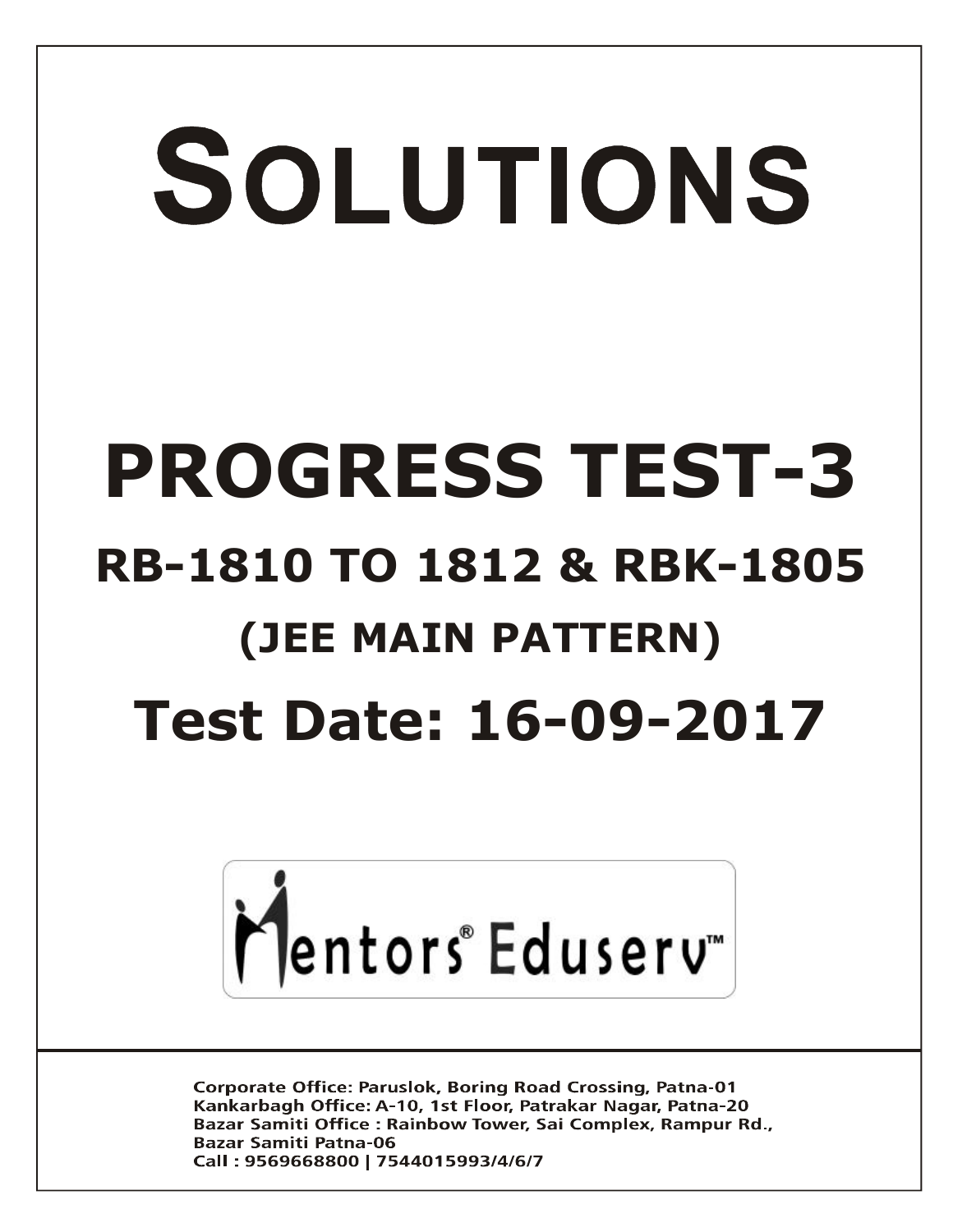| $[2]$ | PT-III (MAIN) RB-1810-1812 & RBK-1805_16.09.2017                                                                                                                                                                                                             |
|-------|--------------------------------------------------------------------------------------------------------------------------------------------------------------------------------------------------------------------------------------------------------------|
|       | <b>PHYSICS</b>                                                                                                                                                                                                                                               |
| 1.    | (B)                                                                                                                                                                                                                                                          |
| 2.    | (A)                                                                                                                                                                                                                                                          |
| 3.    | (A)                                                                                                                                                                                                                                                          |
| 4.    | (D)                                                                                                                                                                                                                                                          |
|       | For block to be in equilibrium :<br>$F = N + mg \cos 37^\circ$                                                                                                                                                                                               |
|       | $f = mg \sin 37^\circ$ FBD :                                                                                                                                                                                                                                 |
|       | For F to be minimum,<br>For no sliding $f \leq \mu N$                                                                                                                                                                                                        |
|       | ⇒ mg sin 37° $\leq \frac{1}{2}$ [F – mg cos 37°]                                                                                                                                                                                                             |
|       | $\Rightarrow$ 2mg sin 37° + mg cos 37° $\leq$ F                                                                                                                                                                                                              |
|       | $\Rightarrow$ F $\ge$ 2mg $\times$ $\frac{3}{5}$ + mg $\times$ $\frac{4}{5}$ $\Rightarrow$ F $\ge$ 2mg i.e. F $\ge$ 200 N $\Rightarrow$ F <sub>min</sub> = 200N                                                                                              |
| 5.    | (D)                                                                                                                                                                                                                                                          |
|       | Such problems can be solved with or without using the concept of pseudo force.<br>a = acceleration of (wedge + block) in horizontal direction<br>Non inertial frame of reference (Wedge)<br>F. B. D. of m with respect to wedge<br>(real + one pseudo force) |
|       | $F = \mu N$<br>with respect to wedge block is stationary.                                                                                                                                                                                                    |
|       | $\therefore \sum F_x = 0 = \sum F_y$<br>$F_p = ma \triangleleft$                                                                                                                                                                                             |
|       | $\therefore$ mg = $\mu$ N and N = ma<br>mg                                                                                                                                                                                                                   |
|       | $\therefore$ a = $\frac{g}{\mu}$ and F = (M + m)a<br>$= (M+m)\frac{g}{\mu}$                                                                                                                                                                                  |
| 6.    | (C)                                                                                                                                                                                                                                                          |
|       | Let $m_A$ and $m_B$ be the mass of blocks A and B respectively.                                                                                                                                                                                              |
|       | As the force F increases from 0 to $\mu_s m_A g$ , the frictional force f on block A is such that f = F.<br>When F = $\mu_s m_A g$ , the frictional force f attains maximum value f = $\mu_s mg$ .                                                           |
|       | As F is further increased to $\mu_s(m_A+m_B)g$ , the block A does not move. In this duration frictional<br>force on block A remains constant at $\mu_s m_A g$ .                                                                                              |
|       |                                                                                                                                                                                                                                                              |

Hence C is correct choice.

Mentors<sup>\*</sup> Eduserv<sup>-</sup>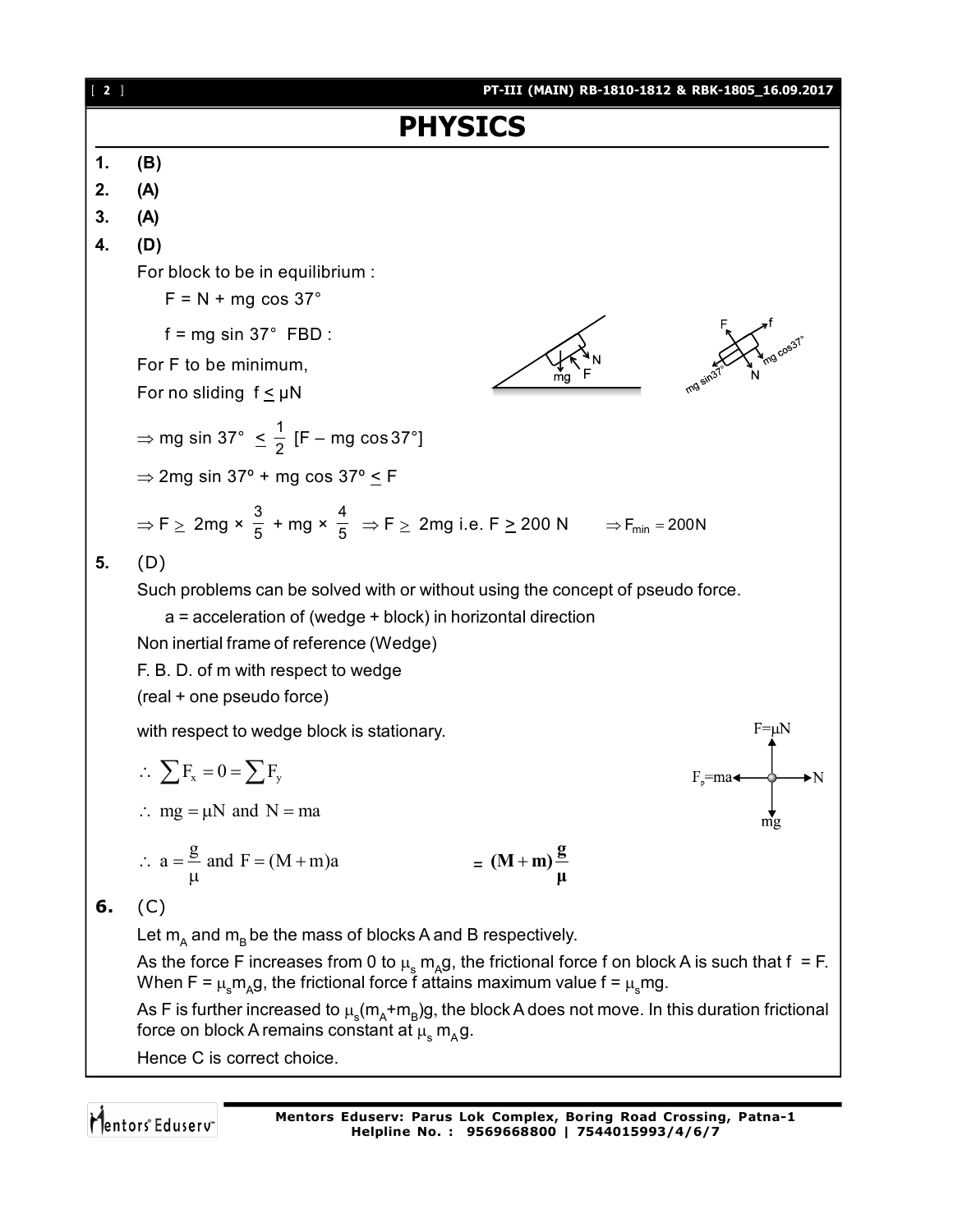### **PT-III (MAIN) RB-1810-1812 & RBK-1805\_16.09.2017** [ **3** ]

### **7. (C)** The tension in the string initially is zero. If  $\mu_{_1}$  > tan $\alpha$  and  $\mu_{_2}$  > tan $\beta$ , both the blocks will not move down the incline and the tension in the string shall continue to remain zero. **8. (B)** If we consider blocks 2 & 1 independently then their accelerations would be for block (1)  $a_1 = g \sin\theta - \mu_1 g \cos\theta = g \left[ \frac{1}{2} - \frac{1}{2} \times \frac{1}{2} \right]$  $\overline{\phantom{a}}$  $\overline{\phantom{a}}$ L  $\mathbf{r}$  $\overline{\mathsf{L}}$  $\mathbf{r}$  $-\frac{1}{2} \times \frac{1}{2}$ 1 2 1 2 3  $=\frac{g[2\sqrt{3}-1]}{4}$ 4  $\frac{g[2\sqrt{3}-1]}{4}$  for block (2)  $a_2 = g\sin\theta - \mu_2 g \cos\theta = g \left[ \frac{\mu_0}{2} - \frac{\mu_0}{5} \times \frac{\mu_0}{2} \right]$  $\overline{\phantom{a}}$  $\overline{\phantom{a}}$ L  $\mathbf{r}$ L  $\mathbf{r}$  $-\frac{2}{5} \times \frac{1}{2}$ 1 5 2 2 3  $=\frac{9}{10}$  $|5\sqrt{3}-2|$ since  $\mathsf{a}_2$  >  $\mathsf{a}_1$  so both blocks will move separately. **9. (B) 10. (A) 11. (C) 12. (C) 13. (B) 14. (C) 15. (A) 16. (B)** Here,  $D = 100$  cm;  $L = 30$  cm  $f = \frac{D^2 - L^2}{4D} = \frac{(100)^2 - (30)}{4(100)}$ 4  $\frac{2-2}{12} = \frac{(100)^2 - (30)^2}{(120)}$ *D*  $\frac{D^2 - L^2}{4D} = \frac{(100)^2 - (30)^2}{4(100)} = \frac{91}{4}$  cm *I* 1 = 16 mm; *I* 2 = 9 mm ∴ object size =  $\sqrt{I_1 I_2} = \sqrt{16 \times 9} = 12$  mm **17. (D)** In case compound microscope  $MP = m \times m_0$ since the final image is formed at D, 0 e  $m_0 = 1 + \frac{D}{f}$ f  $=\left(1+\frac{D}{f_e}\right)$ e  $MP = m \times \left(1 + \frac{D}{f}\right)$ f  $\therefore \quad MP = m \times \left(1 + \frac{D}{f_e}\right)$ Hence, MP = –30; D = 25 cm; f e = 5cm  $30 = m \times \left(1 + \frac{25}{5}\right)$  $\therefore -30 = m \times \left(1 + \frac{25}{5}\right)$ or,  $m = -5$ The negative sign implies that image formed by the objective is inverted.

Mentors Eduserv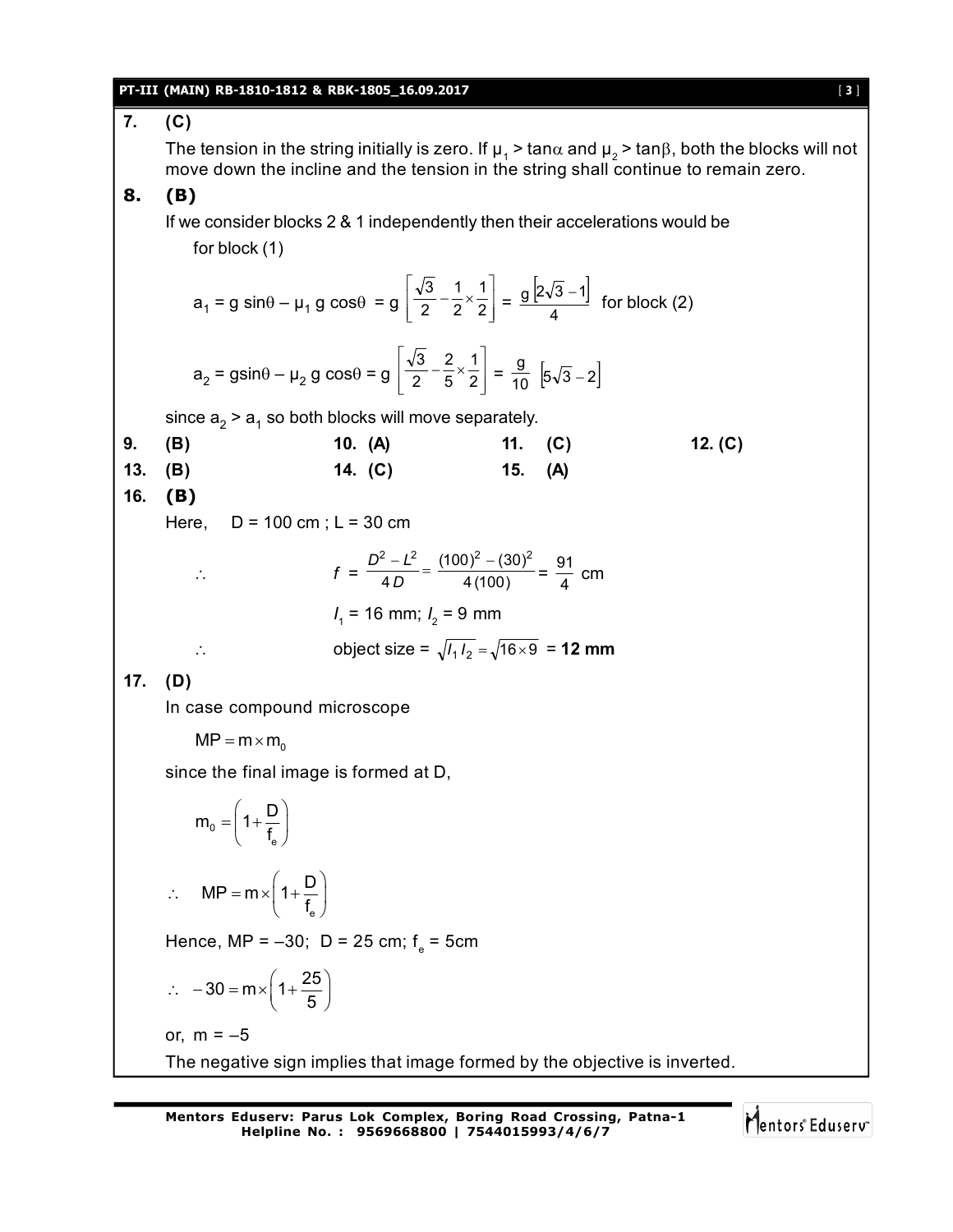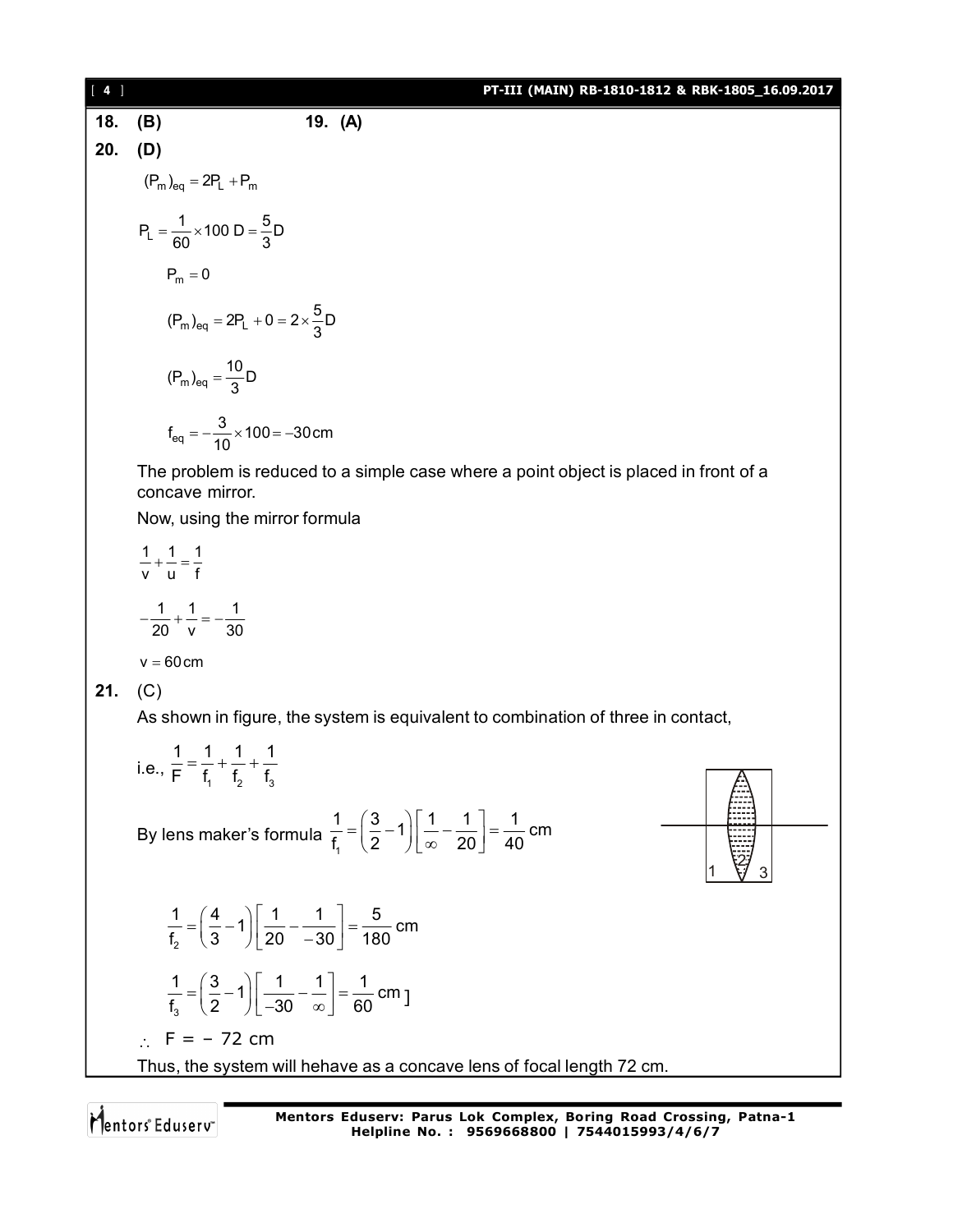### **PT-III (MAIN) RB-1810-1812 & RBK-1805\_16.09.2017** [ **5** ]

22. (C)  
\nHere, 
$$
A = 60^{\circ}
$$
;  $m = \sqrt{3}$   
\nNow,  $m = \frac{\sin(\frac{A + \delta_m}{2})}{\sin(\frac{A}{2})}$   
\nNow,  $m = \frac{\sin(\frac{60^{\circ} + \delta_m}{2})}{\sin(\frac{A}{2})} = \frac{\sin(\frac{60 + \delta_m}{2})}{\sin 30^{\circ}}$   
\nor,  $\sqrt{3} = \frac{\sin(\frac{60^{\circ} + \delta_m}{2})}{\sin 60^{\circ}} = \frac{\sin 30^{\circ} = \frac{\pi}{3}$   
\nor,  $\sin(\frac{60^{\circ} + \delta_m}{2}) = \sin 30^{\circ} = \frac{\pi}{3}$   
\nor,  $\sin(\frac{60^{\circ} + \delta_m}{2}) = \frac{\pi}{3}$   
\n23. (D)  
\nAngle of incidence =  $i = 60^{\circ}$   
\nAt point P,  $\frac{\sin 60^{\circ}}{\sin r_1} = \frac{\sqrt{3}}{1}$   
\n $\Rightarrow \sin r_1 = 30^{\circ}$   
\nUsing  
\n $r_2 = A - r_1 = 60^{\circ} - 30^{\circ} = 30^{\circ}$   
\nAt point Q,  $\frac{\sin r_2}{\sin r} = \frac{1}{\sqrt{3}}$   
\n $\Rightarrow \sin e = \frac{\sqrt{3}}{2}$   
\n $\Rightarrow e = 60^{\circ}$   
\n24. (B)  
\nHere  
\n $i = 60^{\circ}$ ;  $\mu = \sqrt{3}$  and  $t = 2\sqrt{3}$  m  
\nNow,  $\mu = \frac{\sin i}{\sin r}$  or,  $\sin r = \frac{\sin i}{\mu} = \frac{\sin 60^{\circ}}{\sqrt{3}} = \frac{1}{2}$   
\n $\Rightarrow r = 30^{\circ}$ 

Mentors<sup>e</sup> Eduserv<sup>-</sup>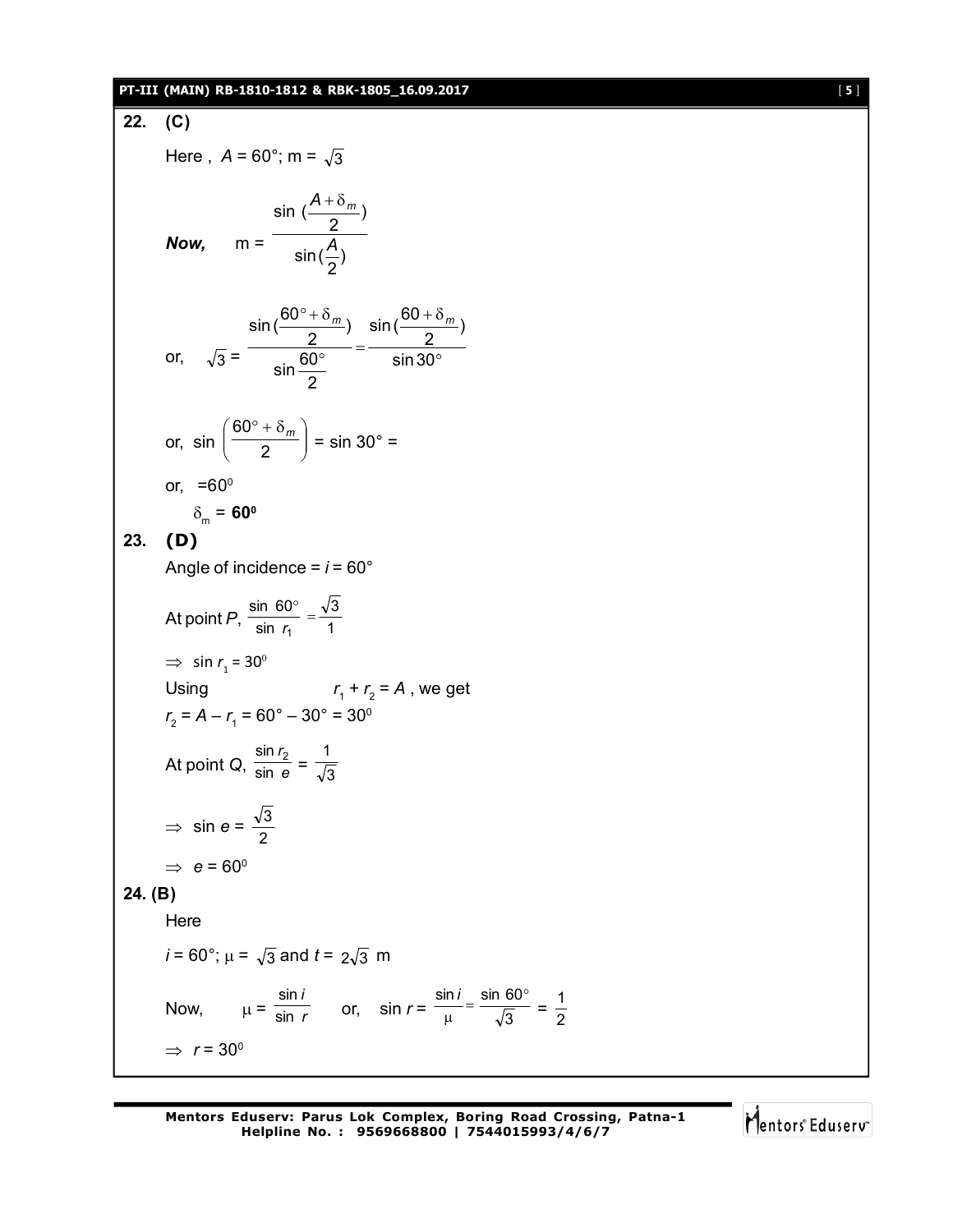[ **6** ] **PT-III (MAIN) RB-1810-1812 & RBK-1805\_16.09.2017**

Now, lateral shift  $d = \frac{c}{\cos r} \sin(i - r)$ *i r r*  $\frac{t}{\log r}$  sin  $(i-r)$  =  $\frac{2\sqrt{3}}{\sqrt{3}}$  $=\frac{2\sqrt{3}}{\sqrt{2}}$  = 2mm **25. (C) 26. (A)** Using 1 1 2 v u R  $+ - = \Rightarrow$ 1 1 1  $\frac{1}{v} - \frac{1}{15} = -\frac{1}{10}$  b v = -30 cm Now, using V<sub>im</sub> = 2 2 om  $\frac{V^2}{2}V$ u  $\overline{a}$  $\Rightarrow$ 2 i  $\mathbf{v}_m$ )  $\mathbf{v}_m$   $\mathbf{v}_m$  $(V_i - V_m) = -\frac{v^2}{2}(V_o - V_m)$ u  $-V_{\rm m}$ ) =  $-\frac{V_{\rm o}}{2}(V_{\rm o}-V_{\rm o})$  $\Rightarrow$ 2  $V_1$  – (1) =  $-\frac{(-30)^2}{(15)^2} [(-10) - (+1)]$  $(-15)$  $-(1) = -\frac{(-30)^2}{(1.45)^2} [(-10) - (+1)]$  $\overline{\phantom{a}}$  $\Rightarrow$  V<sub>j</sub> = 45 cm/s So the image will move with velocity 45 cm/s. **27. (A) 28. (A) 29. (B)** If r is the radius (in m) of the largest cicle from which light comes out and i $_{\textrm{\scriptsize c}}$  is the critical angle for water–air interface, r = 0.5  $\times$  tan i $_{\textrm{\tiny{c}}}$  and sin i $_{\textrm{\tiny{c}}}$  = 1/1.33 = 0.75.  $2 \times (0.75)^2$   $m^2 - 2.6 m^2$ Area =  $\frac{\pi \times (0.8)^2 \times (0.75)^2}{1}$  m<sup>2</sup> = 2.6m  $1 - (0.75)$  $=\frac{\pi \times (0.8)^2 \times (0.75)^2}{4 \times (0.75)^2}$  m<sup>2</sup> = 2 -**30. (B) CHEMISTRY 31. (B)** Let 1 mole of mixture has x mole  $N_2O_4$  $2 \times 27.6 = x(92) + (1 - x)46;$  $x = 0.2$ **32. (A)**

Let mole % of  $^{26}$ Mg be x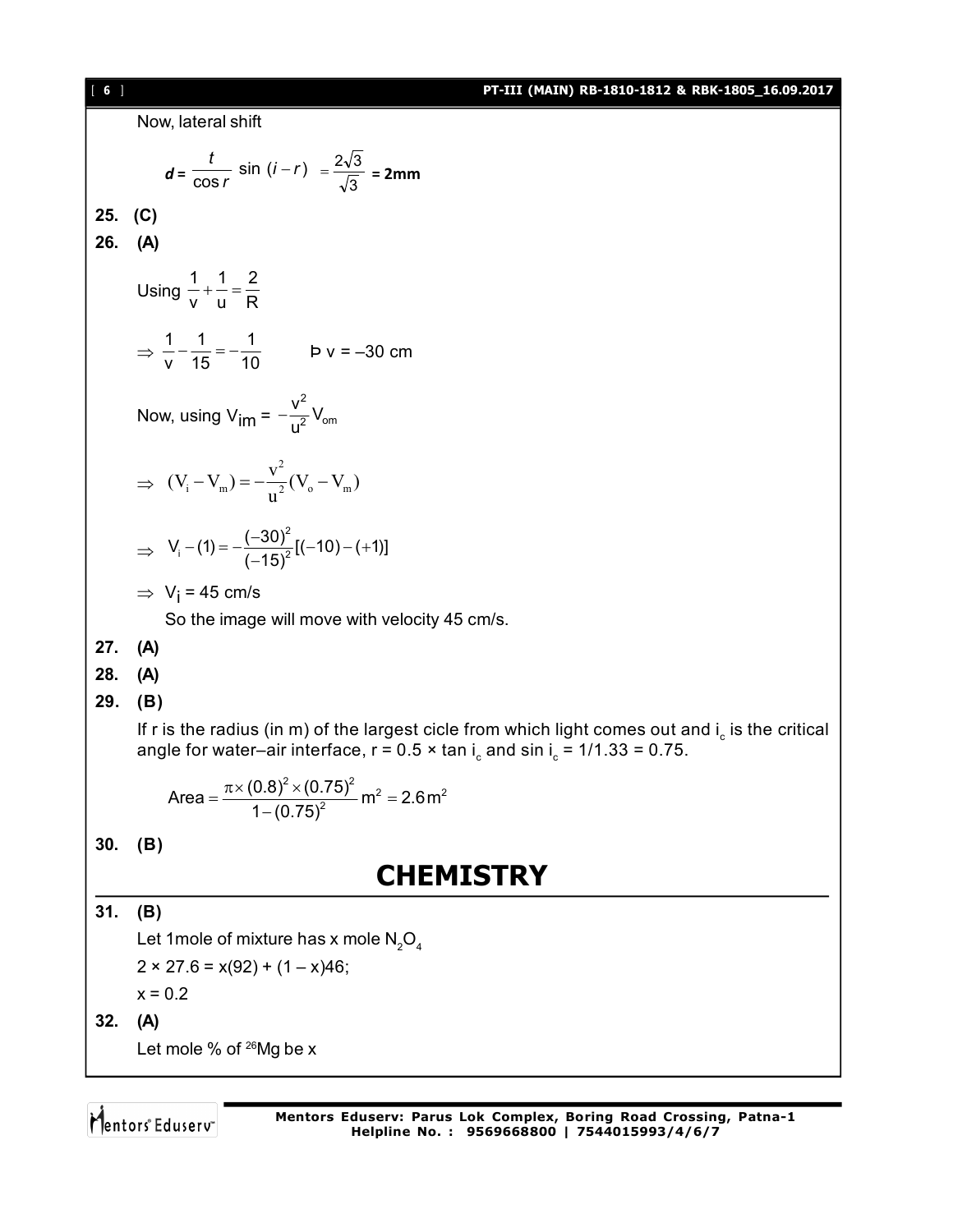**PT-III (MAIN) RB-1810-1812 & RBK-1805\_16.09.2017** [ **7** ]

$$
\frac{(21-x)25 + x(26) + 79(24)}{100} = 24.31
$$
  
\n× = 10 %  
\n33. (C)  
\n2Fe(NO<sub>3</sub>)<sub>3</sub> + 3Na<sub>2</sub>CO<sub>3</sub> → Fe<sub>2</sub>(CO<sub>3</sub>)<sub>3</sub> + 6NaNO<sub>3</sub>  
\nmole  
\n600  
\n1.25 3.6  
\nmole/stoichiometric coefficient 1.25 1.2  
\nLimiting reagent is Na<sub>2</sub>CO<sub>3</sub> so moles of NaNO<sub>3</sub> format = 3.6 × 2 = 7.2  
\n% yield =  $\frac{6.3}{7.2} \times 100 = 87.5$   
\n34. (B)  
\nTotal CI<sup>+</sup> = 0.2+0.4 mole (from BacL)<sub>3</sub> = 0.6 mole  
\n $M_{\alpha} = \frac{0.6}{500} \times 1000 = 1.2$   
\n35. (B)  
\nMass of solution = 10 × 1.2 = 12g  
\nMass of solution = 10 × 1.2 = 12g  
\nMass of solution = 10 × 1.2 = 12g  
\nMass of solution =  $\frac{37}{1.25} = 4.449$   
\n36. (B)  
\nTotal moles of H<sub>2</sub>SO<sub>4</sub> = 0.1 mole  
\nTotal volume =  $\frac{150 + 400}{1.25} = \frac{560}{1.25} = 440$   
\n∴ M =  $\frac{0.1}{440} \times 1000 = \frac{4}{4.4} = 0.227 M$   
\n37. (A)  
\n1000 mL solution contain 2 mole of ethanol or 1000×10.25 g solution contain 2 mole of ethanol  
\nMass of solvent = 1000×1.025 - 2 × 46  
\nm =  $\frac{2}{1000 \times 1.025 - 2 \times 46} \times 1000$   
\nm =  $\frac{2}{933} \times 1000 = 2.143$   
\n38. (A)  
\n $M_{\alpha_{M0}}O$   
\n $M_{\alpha_{M0}}^{3$ 

Mentors<sup>e</sup> Eduserv<sup>-</sup>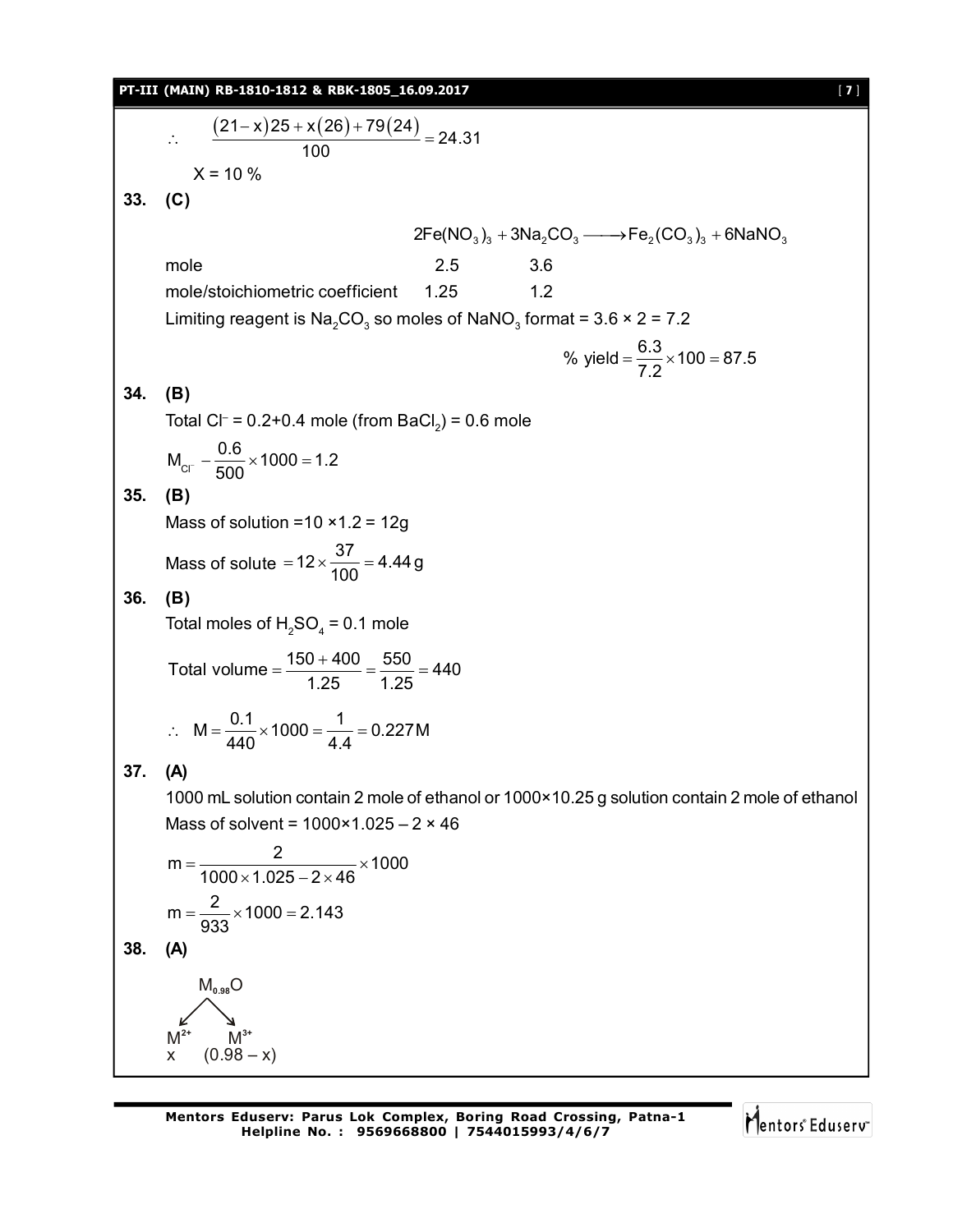[ **8** ] **PT-III (MAIN) RB-1810-1812 & RBK-1805\_16.09.2017**



Mentors<sup>®</sup> Eduserv<sup>®</sup>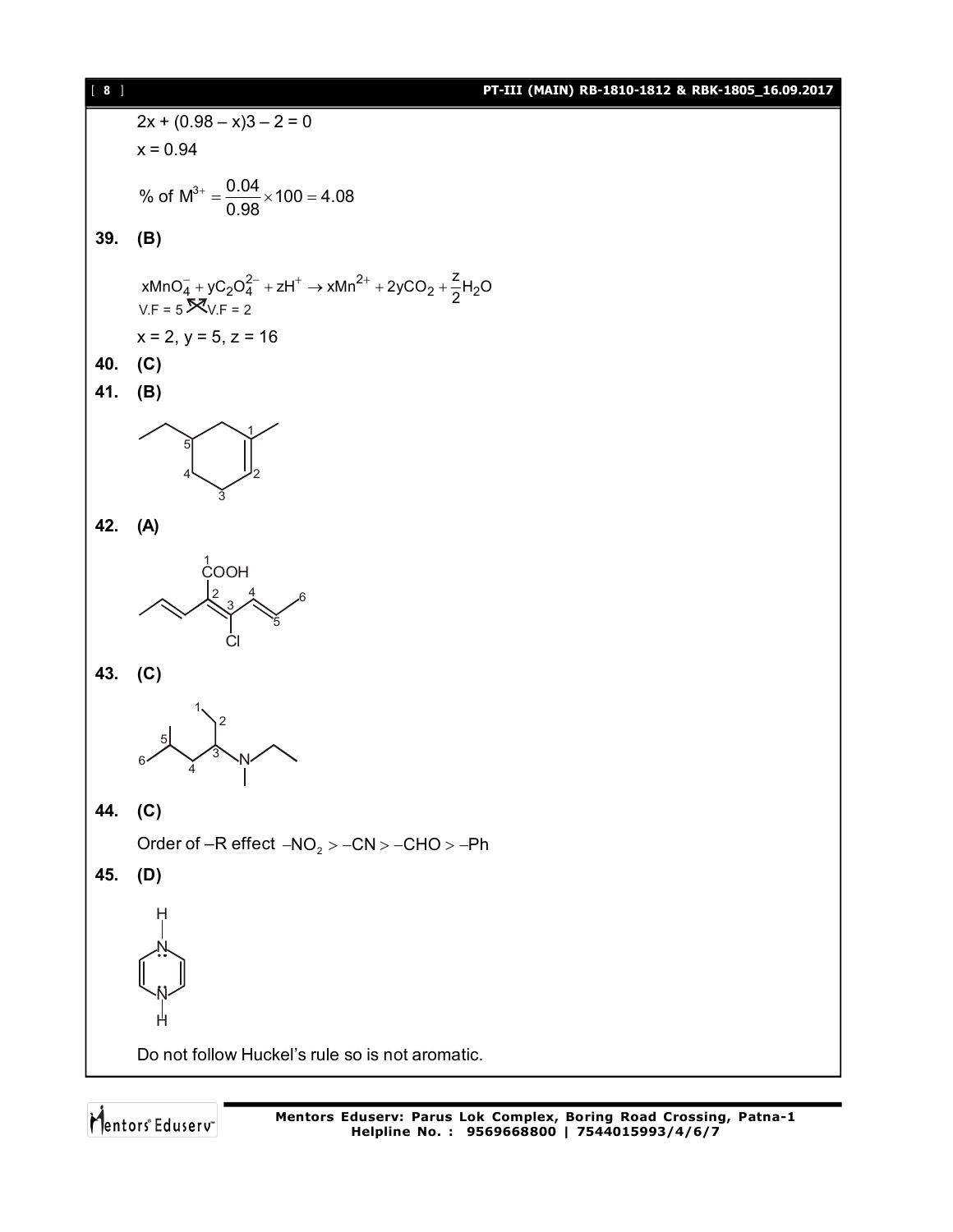### **PT-III (MAIN) RB-1810-1812 & RBK-1805\_16.09.2017** [ **9** ]

### **46. (A)**

It becomes aromatic. Boron having vacant p-orbital and structure having  $6\pi$  delocalised.

# **47. (B)**

All  $\pi$  bond and lone pair are delocalised.

### **48. (B)**

Cyclic resonance &

(4n + 2)  $\pi e^{-}$ 

 $\pi e^{-} = 6$ 

- **49. (C)**
- **50. (B)**
- **51. (B)**

 $O^{2-}$  > Mg<sup>2+</sup> > Al<sup>3+</sup>; (Z/e) ratio.

# **52. (B)**

I.E. of Mg > I.E. of Al (Due to electronic configuration)

**53. (C)**

2 (inert gas configuration)

# **54. (A)**

$$
E_n = \frac{I.E. + E_A}{2}
$$
 (Here I.E. & E<sub>A</sub> in  $\text{ev/atom}$ )  

$$
E_n = \frac{I.E. + E_A}{2} \times 1/\text{mod}
$$

$$
E_n = \frac{I.E. + E_A}{540} KJ/mol
$$

# **55. (B)**

 $(\Delta Heg)$ II is always endothermic.

# **56. (C)**

O- ion will resist the addition of another electron due to inter-electronic repulsion.

# **57. (D)**

All are iso-electronic species.

# **58. (A)**

 $Ni = 3d$ 

- $Pd = 4d$
- $Pt = 5d$

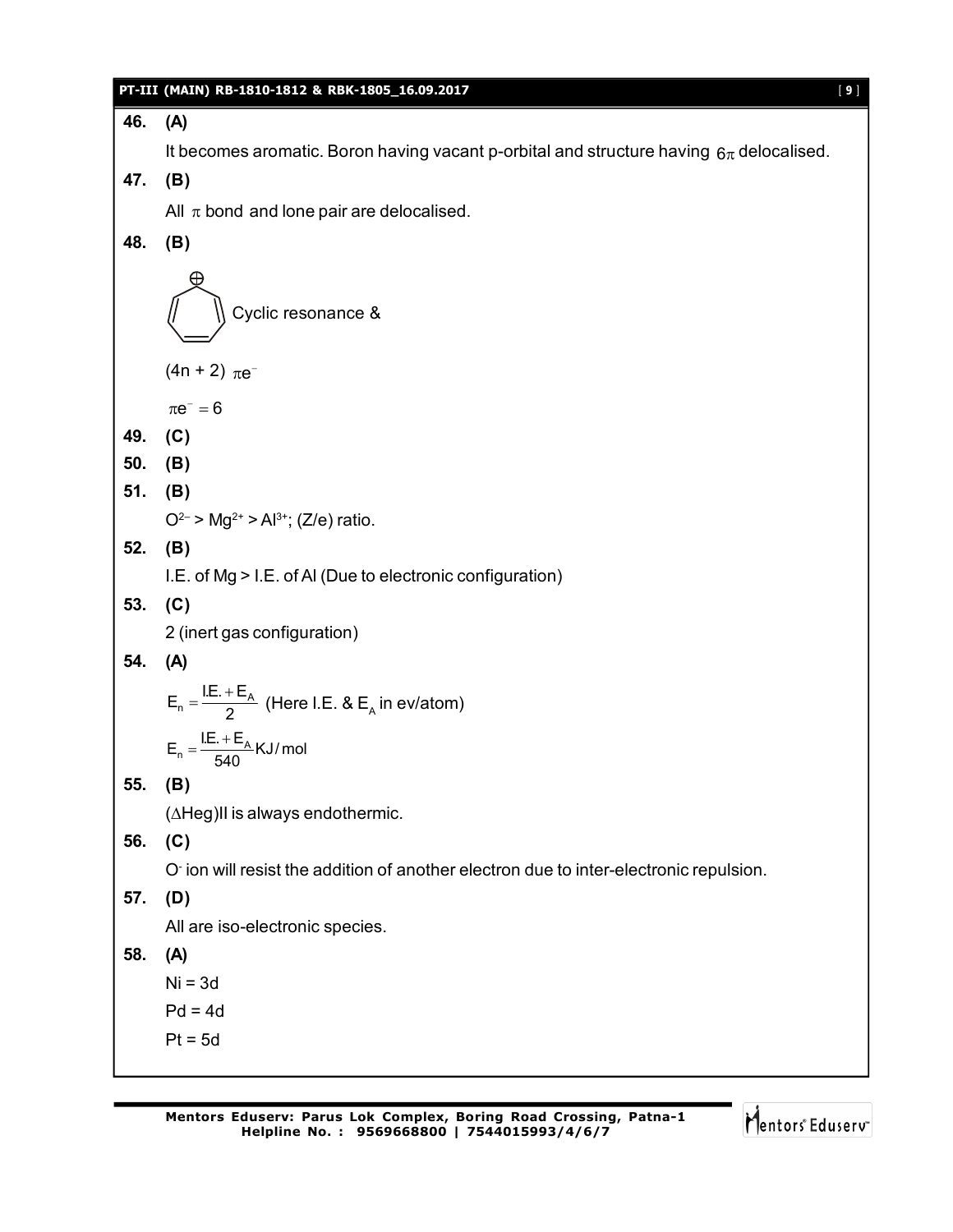[ **10** ] **PT-III (MAIN) RB-1810-1812 & RBK-1805\_16.09.2017**  $1P_1 = 3d < 4d < 5d$ **59. (B)**  $En = x$  $Ea = y$  $EN = \frac{IP + EA}{2} = x = \frac{IP + y}{2} = ... IP = 2x - y$  $=\frac{IP + EA}{2} = x = \frac{IP + y}{2} = \therefore LP = 2x - y$ **60. (B)**  $1 - 2$ O O  $\frac{2E_1}{N_{\odot}}$ ,  $\frac{2E}{N_{\odot}}$  $x(g) \rightarrow x_{(g)}^+ + 1e$  $\frac{N_o}{2} \longrightarrow E_1$  $\frac{0}{2} \rightarrow E_1$  $\therefore \frac{N_o}{2} \rightarrow E$  $1 - 4$ 1 —  $\frac{E_1}{N_0} = \frac{2E_1}{N_0}$ 2  $\therefore$  1 —  $\frac{-1}{M}$  =  $\frac{1}{2}$  $X(g) + 1e - x_{(g)}^- - E_2$  $\frac{N_o}{2} \longrightarrow E_2$ 2  $2$  $\frac{1}{2}$   $N_0$  $1 \longrightarrow \frac{E_2}{N_o} = \frac{2E}{N_c}$ 2 **MATHEMATICS 61. (A)**  $n(A \times A) = n(A), n(A) = 3^2 = 9$ So, the total number of subsets of A × A is  $\,2^{\mathfrak{g}}$  and a subset of A × A  $\,$  is a relation over the set A. **62. (B)** Since R is an equivalence relation on set A, therefore  $\,a,a)\,{\in}\,R\,$  for all  $\,a\,{\in}\,A$  . Hence, R has at least n ordered pairs. **63. (B)**  $n$   $(n-1)(n-1)$  $r = 1$   $\le$   $\cos(r + 1)$   $\cos(r + 1)$   $\le$   $\sin(r)$   $\le$   $\sin(r + 1)$  $S = \sum_{r=1}^{n} \left( \frac{\sin \theta}{2r^2 + 4r^2 + 4r^2 + 4r^2 + 4r^2 + 4r^2} \right) = \frac{1}{2r^2 + 4r^2 + 4r^2 + 4r^2 + 4r^2 + 4r^2 + 4r^2 + 4r^2 + 4r^2 + 4r^2 + 4r^2 + 4r^2 + 4r^2 + 4r^2 + 4r^2 + 4r^2 + 4r^2 + 4r^2 + 4r^2 + 4r^2 + 4r^2 + 4r^2 + 4r^2 + 4r^2 + 4r^2 + 4r^2$  $\frac{2}{2}$  2 cos(r + 1) $\theta$  cosr $\theta$ sin  $\theta$   $\Big/$  2sin  $\theta$   $\Big( \frac{2}{r-1}$  cos(r + 1) $\theta$  cosr  $=\sum_{r=1}^{n}\left(\frac{\sin\theta}{2\cos(r+1)\theta\cos r\theta\sin\theta}\right)=\frac{1}{2\sin\theta}\left(\sum_{r=1}^{n}\frac{\sin((r+1)\theta-r\theta)}{\cos(r+1)\theta\cos r\theta}\right)$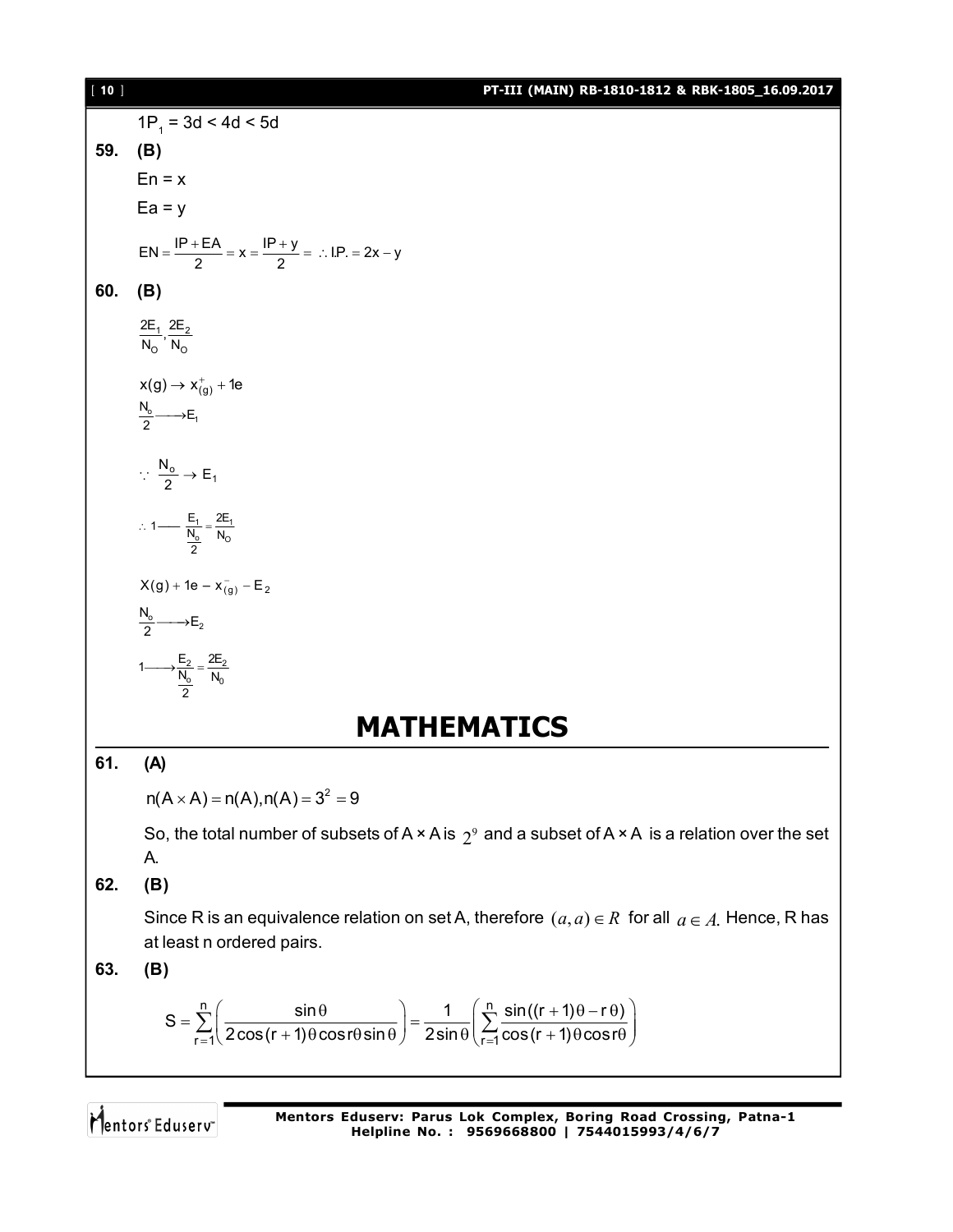**PT-III (MAIN) RB-1810-1812 & RBK-1805\_16.09.2017** [ **11** ]

$$
=\frac{1}{2\sin\theta}\left(\sum_{r=1}^{n}\left\{\tan(r+1)\theta-\tan r\theta\right\}\right)=\frac{1}{2\sin\theta}\left\{\tan(n+1)\theta-\tan\theta\right\}=\left(\frac{\sin n\theta}{\sin 2\theta\cos(n+1)\theta}\right).
$$
\n(C)

**64. (C)**

sec 40°, sec 80°, sec 160° are the roots of  $\frac{8}{13} - \frac{6}{11} + 1 = 0$ t<sup>3</sup>t  $-\frac{6}{4}+1=0$ 

- or  $t^3 6t^2 + 8 = 0$
- $\therefore$  Sum of roots = 6.

65. (C)  
\n
$$
\log_{\text{sinx}} \frac{|x|}{x} \Rightarrow \sin x \in (0,1) \text{ and } x \in (0, \infty)
$$
\n
$$
\therefore x \in \bigcup_{n \in \mathbb{N}} \left( 2n\pi, 2n\pi + \frac{\pi}{2} \right) \cup \left( 2n\pi + \frac{\pi}{2}, (2n+1)\pi \right) \text{ and } y \in \{0\}
$$
\n66. (C) 
$$
\log_{\frac{1}{3}} (x^2 + x + 1) > -1 \qquad \Rightarrow x^2 + x + 1 < 3
$$
\n
$$
\Rightarrow x^2 + x - 2 < 0 \qquad \Rightarrow (x + 2) (x - 1) < 0 \qquad \Rightarrow x \in (-2, 1)
$$
\n67. (D)  
\n
$$
f(x) = \log_{\sqrt{2}} (2 - \log_2 (16 \sin^2 x + 1))
$$
\n
$$
1 \le 16 \sin^2 x + 1 \le 17
$$
\n
$$
\therefore 0 \le \log_2 (16 \sin^2 x + 1) \le \log_2 17
$$
\n
$$
\therefore 2 - \log_2 17 \le 2 - \log_2 (16 \sin^2 x + 1) \le 2
$$
\nNow consider  
\n
$$
0 < 2 - \log_{\sqrt{2}} [2 - \log_2 (16 \sin^2 x + 1)] \le \log_{\sqrt{2}} 2 = 2
$$

$$
\therefore \quad \text{the range is } (-\infty, 2]
$$

**68. (B)**

Put x = y = 1,  $(f(1))^2 = 3 f(1) - 2 \Rightarrow f(1) = 1$  or 2 Let  $f(1) = 1$ , then put  $y = 1$ f(x).  $f(1) = f(x) + f(1) + f(x) - 2$ 

 $\Rightarrow$  f(x) = 1 constant function

$$
\therefore f(1) \neq 1, \text{ hence } f(1) = 2
$$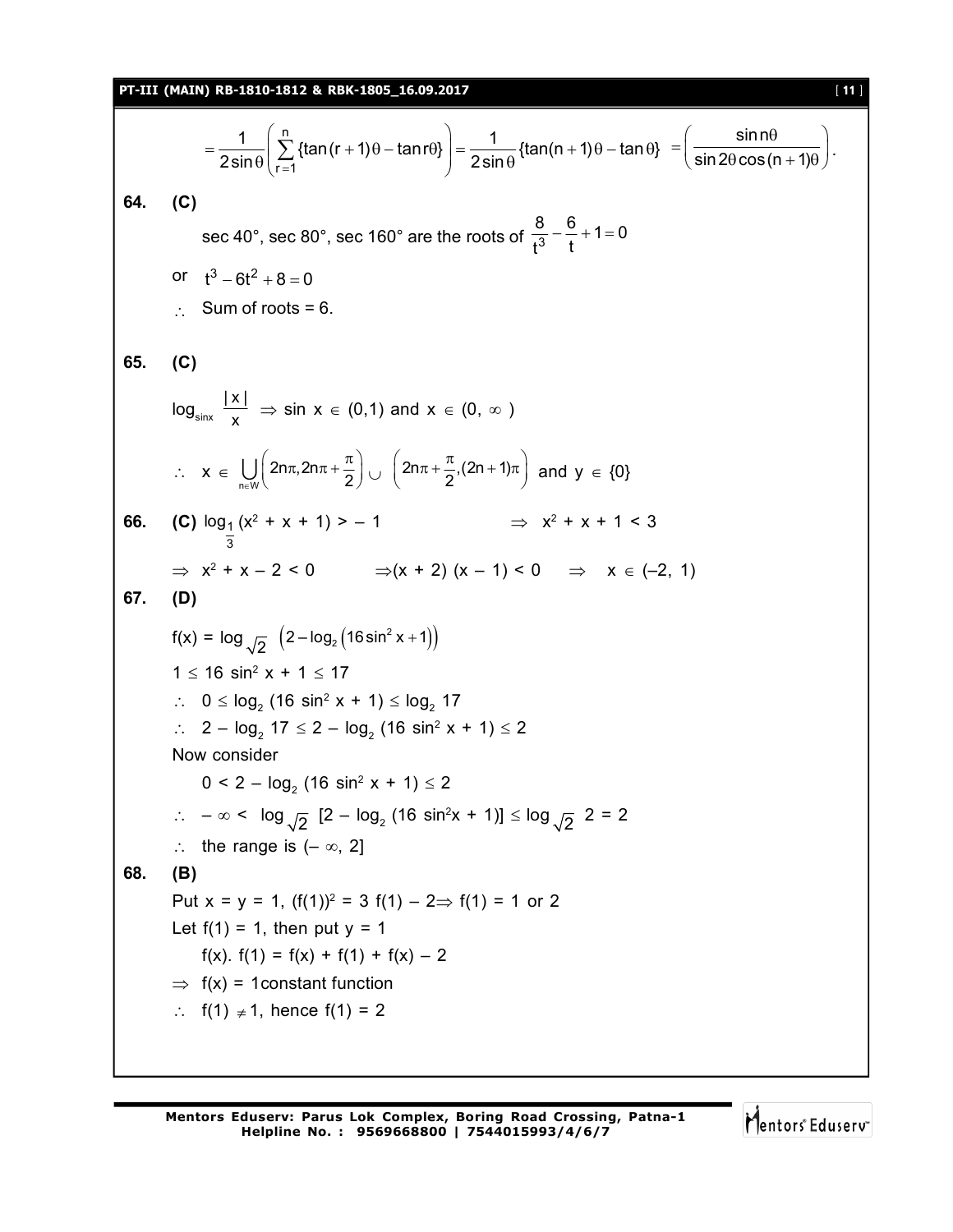| $[ 12 ]$ | PT-III (MAIN) RB-1810-1812 & RBK-1805_16.09.2017                                                                                                                                                                                     |
|----------|--------------------------------------------------------------------------------------------------------------------------------------------------------------------------------------------------------------------------------------|
| 69.      | (A)                                                                                                                                                                                                                                  |
|          | Point of intersection is A $(-2, 0)$ . The required line will be one which passes through $(-1, 0)$<br>2,0) and is perpendicular to the line joining $(-2, 0)$ and $(2, 3)$                                                          |
| 70.      | (B)                                                                                                                                                                                                                                  |
|          | We can assume that OP and OR are x-axis and y-axis respectively.                                                                                                                                                                     |
|          | Let OP = a, then ar (sq. OPQR) = $a^2$                                                                                                                                                                                               |
|          | coordinates of M and N are $\left(a,\frac{a}{2}\right)$ and $\left(\frac{a}{2},a\right)$ respectively                                                                                                                                |
|          | ∴ ar(∆OMN) = $\frac{1}{2}$ $\begin{vmatrix} a & a/2 \\ a/2 & a \end{vmatrix}$ = $\frac{3a^2}{8}$                                                                                                                                     |
|          | $\therefore \frac{8}{3} = \frac{\lambda}{6}$ $\therefore \lambda = 16$                                                                                                                                                               |
| 71.      | (C)                                                                                                                                                                                                                                  |
|          | Let P be $(-2 + r \cos \theta, 0 + r \sin \theta)$ $\Rightarrow$ $r^2 \sin^2 \theta - 4(-2 + r \cos \theta) = 0$                                                                                                                     |
|          | $\Rightarrow$ r <sup>2</sup> sin <sup>2</sup> $\theta$ – 4r cos $\theta$ + 8 = 0 $\Rightarrow$ r <sub>1</sub> + r <sub>2</sub> = $\frac{4 \cos \theta}{\sin^2 \theta}$ and r <sub>1</sub> r <sub>2</sub> = $\frac{8}{\sin^2 \theta}$ |
|          | $\frac{1}{AP} + \frac{1}{AQ} = \frac{1}{r_1} + \frac{1}{r_2} = \frac{\cos \theta}{2} = \frac{1}{4} \Rightarrow \tan \theta = \sqrt{3}$                                                                                               |
|          | Hence equation of incident ray is $y - 0 = -\sqrt{3}(x + 2) \Rightarrow y + x\sqrt{3} + 2\sqrt{3} = 0$                                                                                                                               |
| 72.      | (A)                                                                                                                                                                                                                                  |
|          | Let $y = 3 \sec \theta - 2 \tan \theta$                                                                                                                                                                                              |
|          | $\therefore$ 5 tan <sup>2</sup> $\theta$ – 4y tan $\theta$ + 9 – y <sup>2</sup> = 0                                                                                                                                                  |
|          | The roots of this equation will be real if $D \ge 0$ i.e. $16y^2 - 20(9 - y^2) \ge 0$                                                                                                                                                |
|          | $y^2 \geq 5$                                                                                                                                                                                                                         |
|          | Minimum positive value of y is $\sqrt{5}$ .<br>$\ddot{\cdot}$ .                                                                                                                                                                      |
| 73.      | (A)                                                                                                                                                                                                                                  |
|          | Image of A in x-axis is $(1, -2)$                                                                                                                                                                                                    |
|          | $\therefore$ equation of reflected ray is                                                                                                                                                                                            |
|          |                                                                                                                                                                                                                                      |

Mentors<sup>®</sup> Eduserv<sup>®</sup>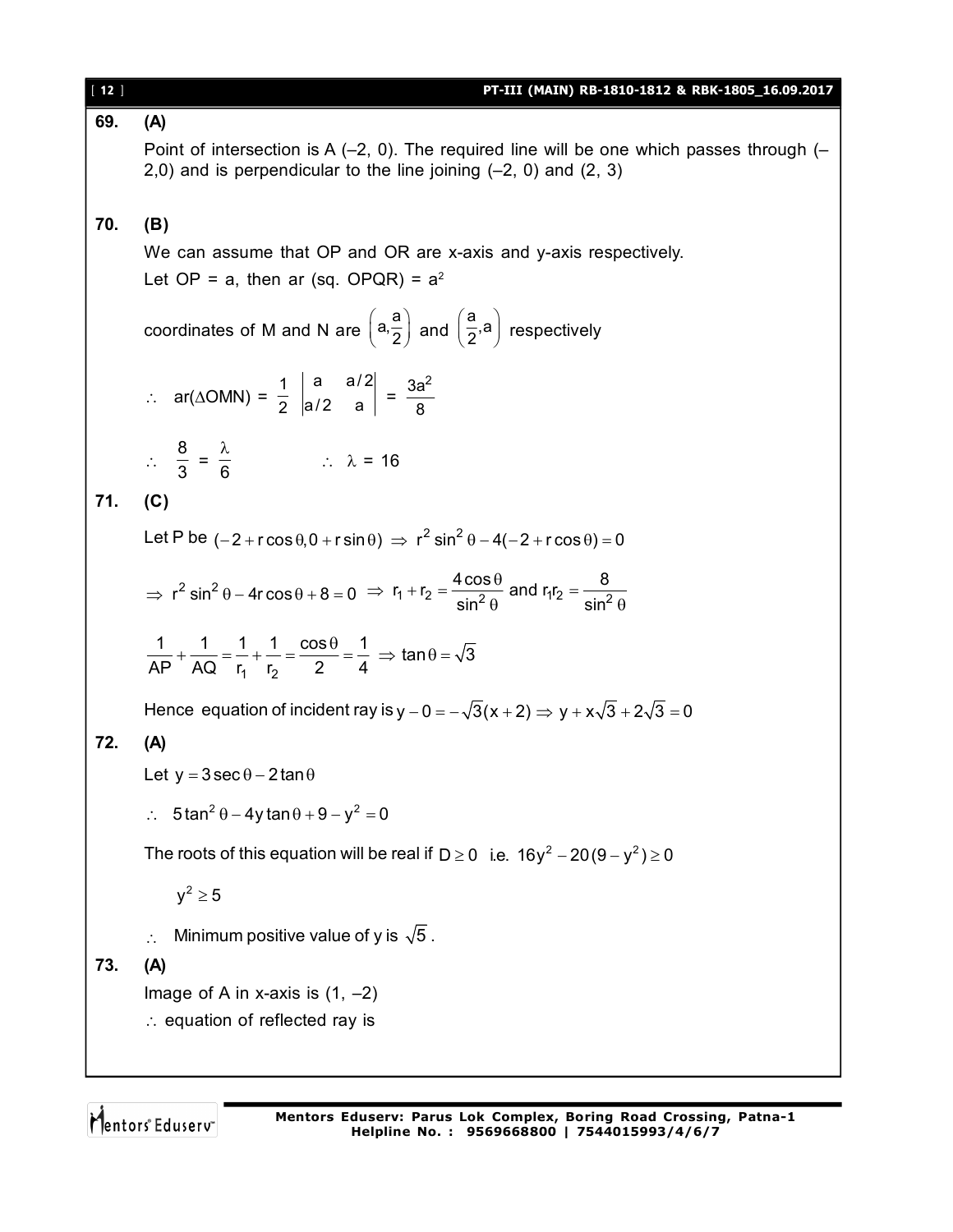### **PT-III (MAIN) RB-1810-1812 & RBK-1805\_16.09.2017** [ **13** ]

y – 3 = 5  $\frac{1}{4}$  (x – 5) is 5x – 4y = 13 **74.** (A) Distance of  $(0,0)$  from the line  $2x + 3y - 6 = 0$  $^{+}$ 6  $\frac{1}{4+9}$  = 6 13  $\therefore$  area of the  $\triangle$  is  $\left(\frac{6}{\sqrt{13}}\right)^2$  $\frac{6}{13}$  =  $\frac{36}{13}$ 13 **75. (A)**  $\cos A \cdot \cos (45^\circ - A) = \cos A \left( \frac{\cos A + \sin A}{\sqrt{2}} \right)$ 2  $\degree$  - A) = cos A $\left(\frac{\cos A + \sin A}{\sqrt{2}}\right)$  $\frac{1}{\sqrt{2}}$  (cos<sup>2</sup> A + sin A.cos A) 2  $=\frac{1}{\sqrt{2}}(\cos^2 A + \sin A)$  $\frac{1}{\sqrt{2}}((1+\cos 2A)+\sin 2A)$  $2\sqrt{2}$  $=\frac{1}{\sqrt{2}}((1+\cos 2A)+8$ as  $\cos 2A + \sin 2A + 1 \le \sqrt{2} + 1$  $\therefore$  max. value of cos A.cos B =  $\frac{1}{2\sqrt{2}}(1+\sqrt{2})$  $2\sqrt{2}$  $=\frac{1}{\sqrt{2}}(1+x)$ **76. (D)** The point Q is  $(-b, -a)$  and the point R is  $(-a, -b)$  $\therefore$  mid point of PR is  $(0, 0)$ **77. (C)** It is obvious that a, b and c are the roots of the equation mt<sup>3</sup> +  $(l - p)$  t – kq = 0, where (p, q) is the point of concurrency. Obviously sum of roots =  $a + b + c = 0$  $\Rightarrow$   $a^3 + b^3 + c^3 = 3abc$ **78. (A)**  $5\{x\} = x + [x]$  .....(i)  $[x] - \{x\} = \frac{1}{2}$  $\frac{1}{2}$  .....(ii)  $\therefore$  0  $\leq$  {x} < 1

Mentors Eduserv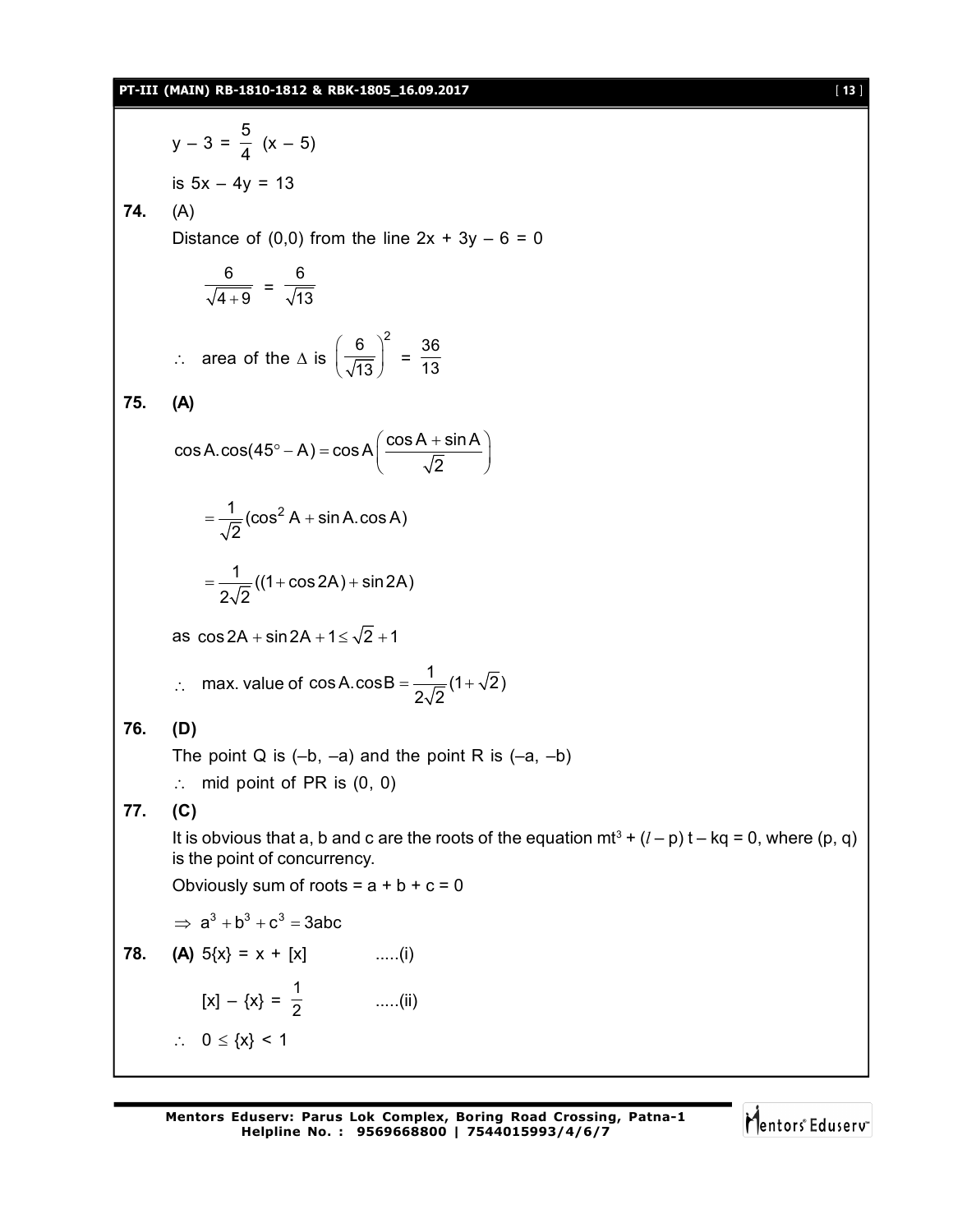[ **14** ] **PT-III (MAIN) RB-1810-1812 & RBK-1805\_16.09.2017**

$$
\Rightarrow 0 \le |x| - \frac{1}{2} < 1 \text{ (by (ii)}
$$
\n
$$
\Rightarrow |x| = 1 \qquad \therefore \{x\} = \frac{1}{2}
$$
\n
$$
\therefore \text{ from (i) we get } \frac{5}{2} = x + 1
$$
\n
$$
\therefore x = \frac{3}{2}, \text{ (one value)}
$$
\n79. (C) cos x + sin x = √2 cos x\n
$$
sin x = (\sqrt{2} - 1) cos x
$$
\n
$$
cos x = \frac{1}{(\sqrt{2} - 1)} sin x
$$
\n
$$
cos x = \frac{1}{(\sqrt{2} + 1)} sin x
$$
\n
$$
cos x - sin x = \sqrt{2} sin x
$$
\n80. (B)\n
$$
\frac{cos x tan x}{k^2} + \frac{1}{tan x} + \frac{sin}{1 + cos x} = \frac{sin x}{k^2} + \frac{cos x(1 + cos x) + sin^2}{sin x(1 + cos x)} = \frac{a}{k} + \frac{1}{sin x} = \frac{1}{k} \left(a + \frac{1}{a}\right)
$$
\n81. (D)\nSince sin \theta - cos \theta \ne 0\n
$$
tan \theta \ne 1
$$
\n
$$
\therefore \theta \ne \frac{\pi}{4}, \frac{5\pi}{4}
$$
\nNow sin<sup>2</sup>θ + cos<sup>2</sup>θ + sinθ cosθ - |sinθ| cosθ - 2 tanθ cotθ = -1\n
$$
\Rightarrow 1 + cos\theta (sin\theta - |sin\theta|) - 2 = -1 \qquad \Rightarrow cos\theta (sin\theta - |sin\theta|) = 0
$$
\n
$$
\therefore \theta \in (0, \pi) - \left\{\frac{\pi}{4}, \frac{\pi}{2}\right\}
$$
\n82. (B)\n
$$
\therefore -\frac{\pi}{2} \le \theta \le \frac{\pi}{2} \qquad \Rightarrow -1 \le \sin\theta \le 1
$$
\nHere 0 < sin < 1 \qquad \Rightarrow log\_{sin\theta} cos2\theta = 2\n
$$
cos2\theta = sin^2\theta \qquad \Rightarrow 1 - 2sin^2\theta = sin^2\theta
$$

Mentors<sup>e</sup> Eduserv<sup>-</sup>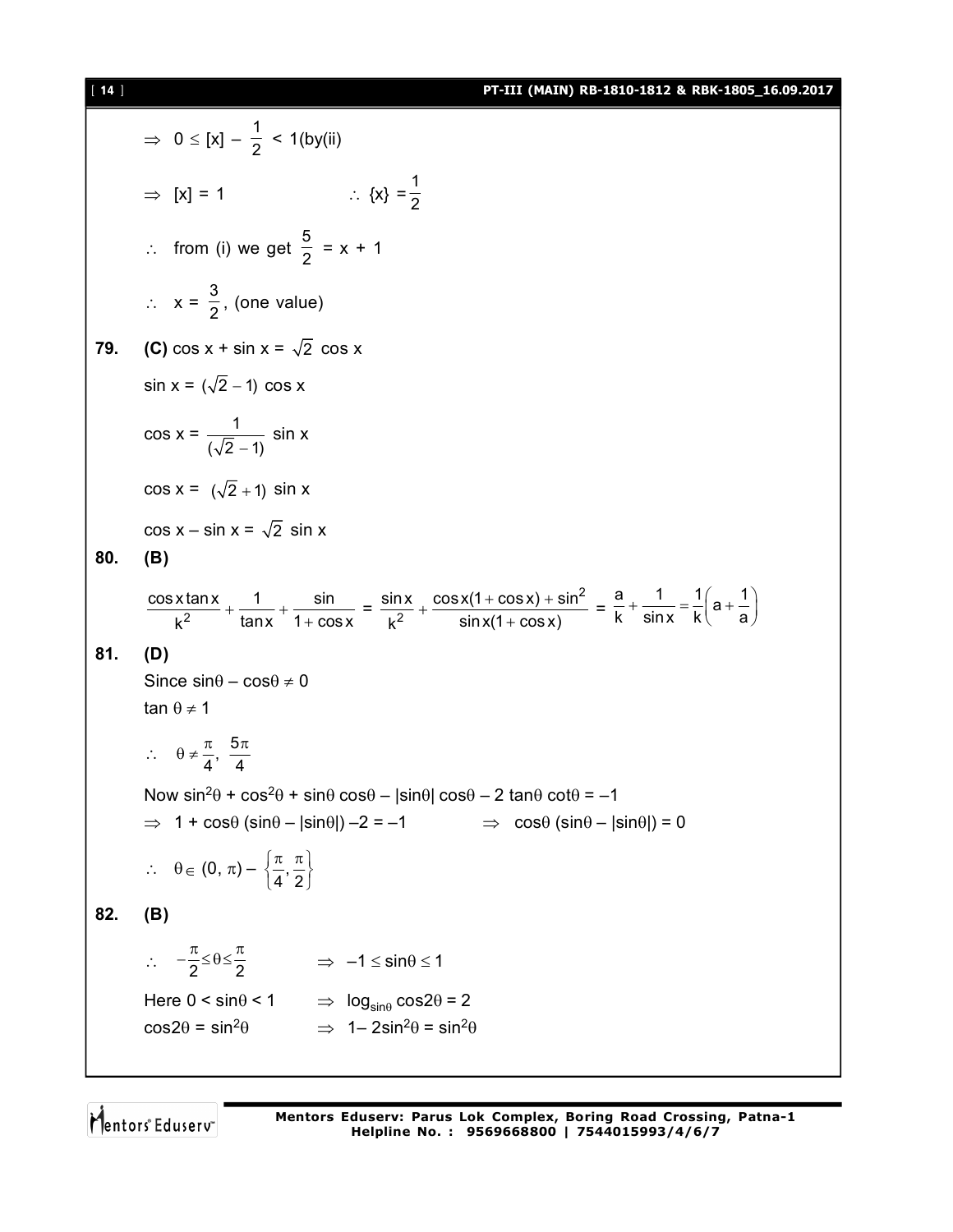### **PT-III (MAIN) RB-1810-1812 & RBK-1805\_16.09.2017** [ **15** ]

 $3\sin^2 \Rightarrow 1$ 1 3  $\therefore$  sin $\theta = \frac{1}{\sqrt{2}}$ 3  $\{ \therefore 0 \leq \sin \theta \leq 1 \}$  a unique solution **83. (D)**  $0 \leq \log_{\mathrm{e}} \mathrm{[2x]} \leq 1$  $1 \leq [2x] \leq e$   $\Rightarrow [2x] = 1, 2$   $\Rightarrow 1 \leq 2x < 3$ 1  $\frac{1}{2} \le x < \frac{3}{2}$ 2 **84. (A)**  $|a| + |b| = |a - b|$  $\Rightarrow$  ab  $\leq 0$  $(x^2 - 5x + 7)$   $(x^2 - 5x - 14) \le 0$  $(x - 7) (x + 2) \le 0$  $\Rightarrow$   $x \in [-2, 7]$ **85. (A)** Taking  $PQ$  in any direction, ratio of  $OP$  and  $OQ$  will be same, so taking  $PQ \perp$  to the given parallel lines *OP* =  $\perp$  from (0, 0) on 2*x* + *y* -  $\frac{0}{2}$  = 0  $2x + y - \frac{9}{2} = 0$ .  $=\left|\frac{1}{\sqrt{4+1}}\right| = \frac{1}{2\sqrt{5}}$ 9  $4 + 1$  $\frac{-\frac{9}{2}}{2}$  =  $^{+}$ *OQ*= ⊥ from (0, 0) on  $2x + y + 6 = 0$  $=\left|\overline{\sqrt{4+1}}\right|=\overline{\sqrt{5}}$ 6  $4 + 1$  $\frac{6}{\frac{1}{2}}$  =  $^{+}$ *P y x x y Q O*  $2x + y - \frac{9}{2} = 0$ 2*x* + *y* + 6 = 0  $\therefore \frac{91}{90} = \frac{1}{24} = \frac{9}{12} = \frac{9}{4}$ 3 12 5 9  $\frac{6}{\sqrt{5}}$  $\frac{OP}{OQ} = \frac{\frac{9}{2}\sqrt{5}}{\frac{6}{\sqrt{5}}} = \frac{9}{12} =$ *OP* **86. (C)** Let  $P = \cos \theta \cos 2\theta \cos 3\theta$ ...cos1004 $\theta$ and  $Q = \sin \theta \sin 2\theta \sin 3\theta \dots \sin 1004\theta$ Then  $2^{1004}$  PQ = sin 2 $\theta$  sin 4 $\theta$  ... sin 2008 $\theta$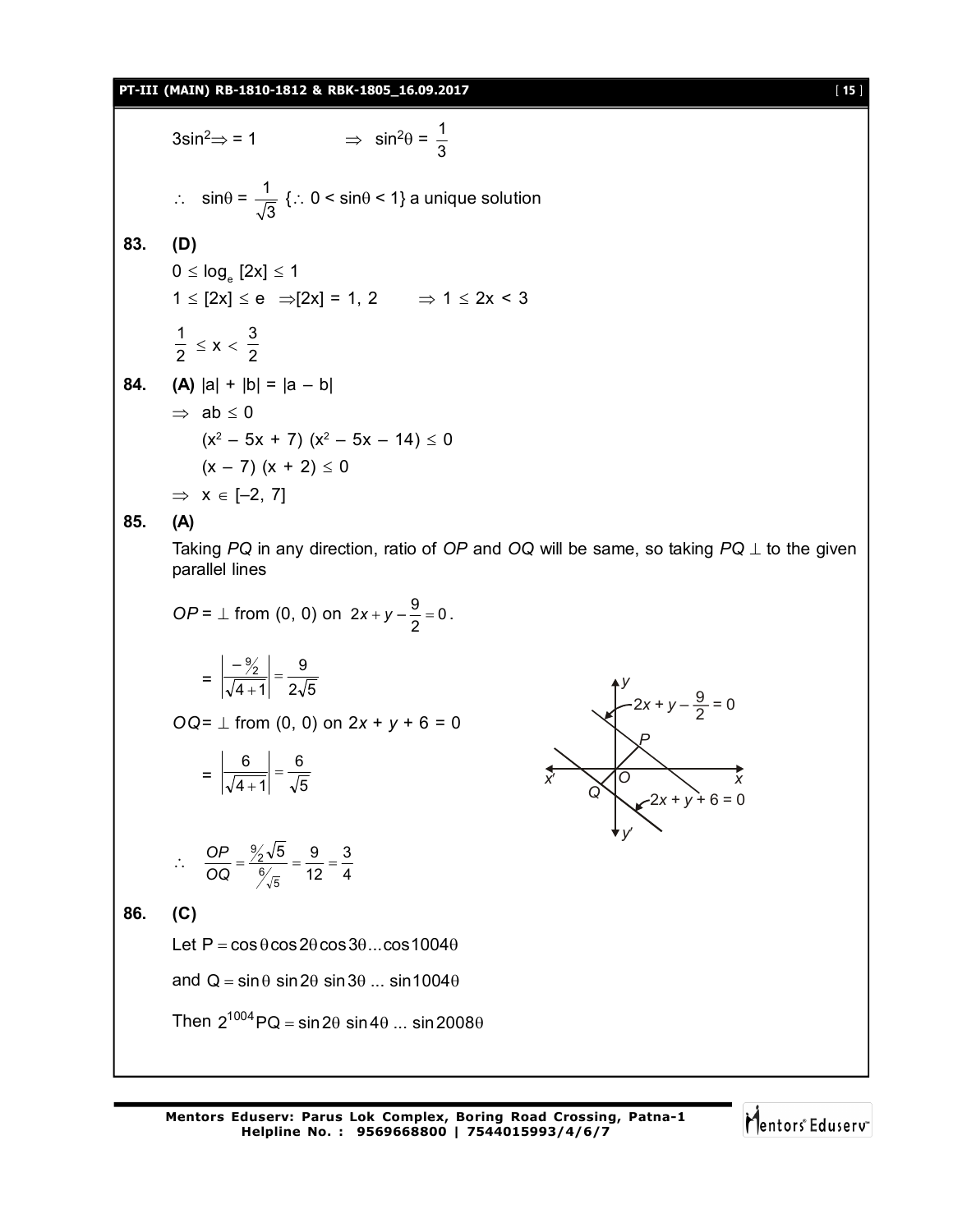| $[ 16 ]$ | PT-III (MAIN) RB-1810-1812 & RBK-1805_16.09.2017                                                                                                                                             |
|----------|----------------------------------------------------------------------------------------------------------------------------------------------------------------------------------------------|
|          | = (sin 2θ sin 4θ sin 1004θ) [sin (2π – 1003θ) sin (2θ – 1001θ)sin (2π – θ)]                                                                                                                  |
|          | $=$ (sin 2 $\theta$ sin 4 $\theta$ sin 1004 $\theta$ ) [-sin 1003 $\theta$ ][-sin 1001 $\theta$ ]  [-sin $\theta$ ] = Q                                                                      |
|          | $\Rightarrow P = \frac{1}{2^{1004}}$ .                                                                                                                                                       |
| 87.      | (A)                                                                                                                                                                                          |
|          | $\frac{(x-1)^3 (x^2+3x+2)^5  x+4 }{(x^2+4x+4)^7} < 0$                                                                                                                                        |
|          | $\Rightarrow \frac{(x-1)^{3}(x+2)^{5}(x+1)^{5} x+4 }{((x+2)^{2})^{7}} 0 \Rightarrow \frac{(x-1)^{3}(x+2)^{5}(x+1)^{5} x+4 }{(x+2)^{14}} 0$                                                   |
|          | $(x-1)(x+2)(x+1) < 0$                                                                                                                                                                        |
|          | $x \in (-\infty, -2) \cup (-1, 1)$ and $1 <  x - 3  < 5$                                                                                                                                     |
|          | $\Rightarrow$ 1 <x-3<5 -5<x-3<-1="" <math="" or="">\Rightarrow 4<x<8 -2<x<2<="" or="" th=""></x<8></x-3<5>                                                                                   |
|          | Hence common solution is $(-1, 1)$                                                                                                                                                           |
| 88.      | (A) $\sin^2 x + a \cos x + a^2 \ge 1 + \cos x \Rightarrow \cos^2 x - (a-1) \cos x - a^2 \le 0$                                                                                               |
|          | Let cos x = t then, $f(t) = t^2 - (a-1)t - a^2$ , then $f(t) \le 0$ , $\forall t \in [-1,1]$ , which is possible iff<br>$f(-1) \le 0$ and $f(1) \le 0$ .                                     |
|          | $f(-1) \le 0 \Rightarrow 1+a-1-a^2 \le 0 \Rightarrow a \le 0$ or $a \ge 1$<br>(i)                                                                                                            |
|          | $f(1) \le 0 \Rightarrow 1-a+1-a^2 \le 0 \Rightarrow a \le -2$ or $a \ge 1$<br>(ii)                                                                                                           |
|          | From (i) & (ii), $a \in (-\infty, -2] \cup [1, \infty)$                                                                                                                                      |
| 89.      | (A)                                                                                                                                                                                          |
|          | $\sin x (1 + \sin^2 x) = \cos^2 x \implies \sin x (2 - \cos^2 x) = \cos^2 x$                                                                                                                 |
|          | $\Rightarrow$ sin <sup>2</sup> x(2-cos <sup>2</sup> x) <sup>2</sup> = cos <sup>4</sup> x $\Rightarrow$ (1-cos <sup>2</sup> x)(4-4cos <sup>2</sup> x + cos <sup>4</sup> x)=cos <sup>4</sup> x |
|          | ⇒ $\cos^6 x - 4\cos^4 x + 8\cos^2 x = 4$ ⇒ $\frac{1}{4}(\cos^6 x - 4\cos^4 x + 8\cos^2 x) = 1$                                                                                               |

Mentors<sup>\*</sup> Eduserv<sup>-</sup>